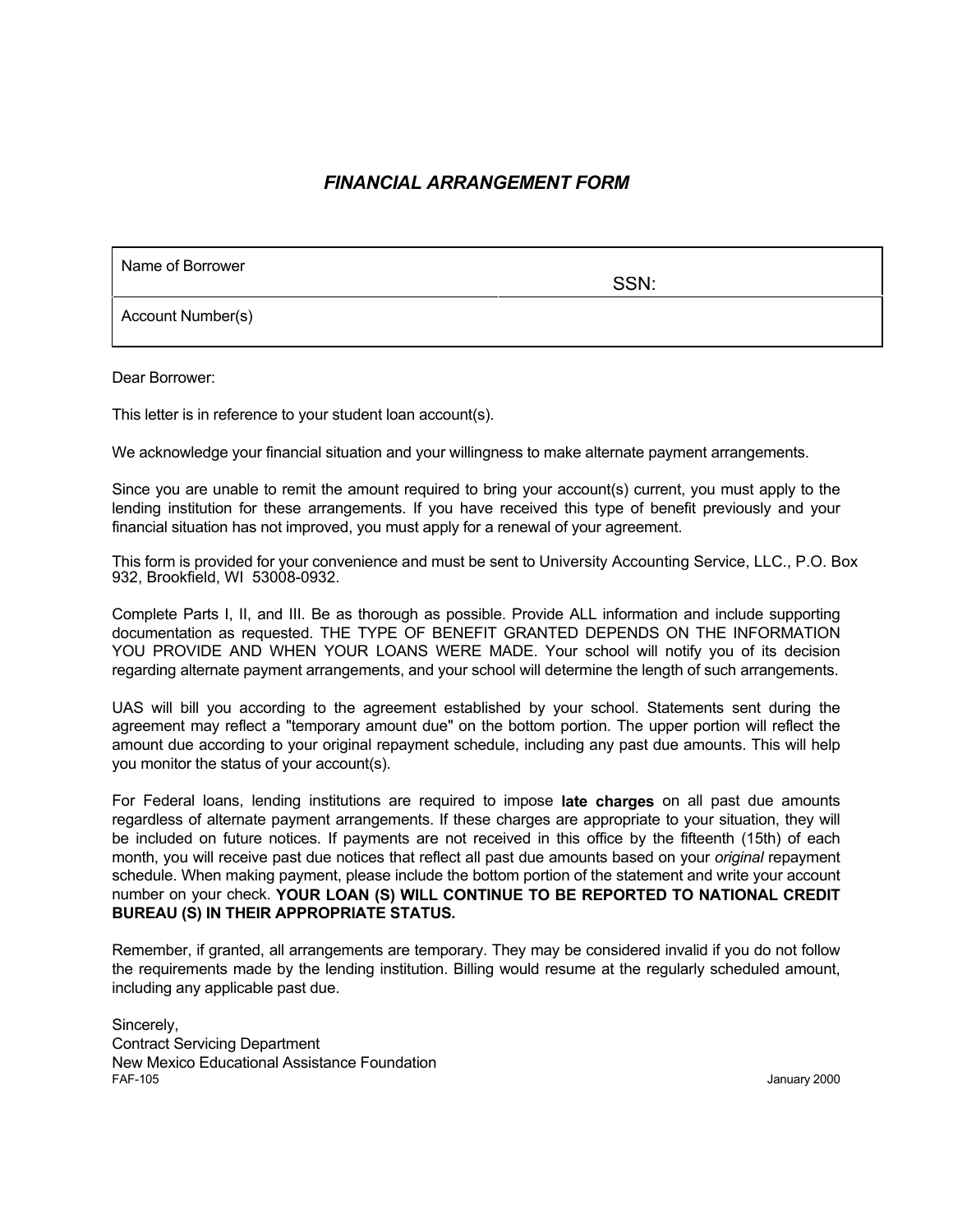#### **PART I - MUST BE COMPLETED BY BORROWER**

### *FINANCIAL STATEMENT*

| Marital Status: (check one)                                                                                                                                                               |                       | 2. | <b>Dependents</b><br>Name                                   |                                                     | Relationship Age                          |  |
|-------------------------------------------------------------------------------------------------------------------------------------------------------------------------------------------|-----------------------|----|-------------------------------------------------------------|-----------------------------------------------------|-------------------------------------------|--|
| Single                                                                                                                                                                                    | _______Widow(er)      |    |                                                             |                                                     |                                           |  |
| Married                                                                                                                                                                                   | Divorced or Separated |    | <u> 1989 - Johann Stein, Amerikaansk politiker († 1908)</u> |                                                     |                                           |  |
|                                                                                                                                                                                           |                       |    |                                                             |                                                     |                                           |  |
| <b>Monthly Income:</b>                                                                                                                                                                    |                       |    |                                                             | <u> 1989 - Johann Stone, amerikansk politiker (</u> |                                           |  |
| Gross Monthly Income                                                                                                                                                                      |                       |    |                                                             |                                                     |                                           |  |
| <b>Deductions</b>                                                                                                                                                                         |                       |    |                                                             |                                                     | $\frac{1}{2}$                             |  |
| Net Monthly Income                                                                                                                                                                        |                       |    |                                                             |                                                     | $\frac{1}{2}$                             |  |
| Spouse's Net Monthly Income                                                                                                                                                               |                       |    |                                                             |                                                     | $\frac{1}{2}$                             |  |
| Public Assistance (list type________________)                                                                                                                                             |                       |    |                                                             |                                                     | $\frac{1}{2}$                             |  |
| Support Income (if separated or divorced)                                                                                                                                                 |                       |    |                                                             |                                                     | <u> 1989 - Johann Barbara, martxa al-</u> |  |
|                                                                                                                                                                                           |                       |    |                                                             |                                                     |                                           |  |
| TOTAL MONTHLY INCOME                                                                                                                                                                      |                       |    |                                                             |                                                     |                                           |  |
| <b>Monthly Expenses:</b>                                                                                                                                                                  |                       |    | <b>Balance Outstanding</b><br>\$_                           |                                                     | <b>Monthly Payments</b><br>$\frac{1}{2}$  |  |
| Mortgage/Rent<br>Car Expenses                                                                                                                                                             |                       |    |                                                             |                                                     |                                           |  |
| Loan                                                                                                                                                                                      |                       |    | $\frac{1}{2}$                                               |                                                     |                                           |  |
| Gas, Oil, Insurance                                                                                                                                                                       |                       |    |                                                             |                                                     | $\frac{1}{2}$                             |  |
| Bank Loans (list type):                                                                                                                                                                   |                       |    |                                                             |                                                     |                                           |  |
|                                                                                                                                                                                           |                       |    | \$                                                          |                                                     | $\frac{1}{2}$                             |  |
|                                                                                                                                                                                           |                       |    | \$                                                          |                                                     | $\frac{1}{2}$                             |  |
|                                                                                                                                                                                           |                       |    | \$                                                          |                                                     |                                           |  |
| Excluding your Perkins Loan, list by name and provide supporting documentation for all other<br>Educational loans. Include total loan amounts, loan balances and monthly payment amounts. |                       |    |                                                             |                                                     |                                           |  |
| Original loan amount:<br><u> Criginal</u><br>Original loan amount:_______________________<br>Original loan amount:________________________                                                |                       |    | $\frac{1}{2}$                                               |                                                     | $\frac{1}{2}$                             |  |
| Other Outstanding Loans (personal)                                                                                                                                                        |                       |    |                                                             |                                                     |                                           |  |
| Credit Cards:                                                                                                                                                                             |                       |    |                                                             |                                                     |                                           |  |
|                                                                                                                                                                                           |                       |    | \$                                                          |                                                     |                                           |  |
|                                                                                                                                                                                           |                       |    |                                                             |                                                     |                                           |  |
| Medical                                                                                                                                                                                   |                       |    | \$                                                          |                                                     |                                           |  |
| <b>Utilities</b>                                                                                                                                                                          |                       |    |                                                             |                                                     |                                           |  |
| Telephone                                                                                                                                                                                 |                       |    |                                                             |                                                     |                                           |  |
| Insurance (Life, Health, Home)                                                                                                                                                            |                       |    |                                                             |                                                     |                                           |  |
| Food<br>Monthly Support Payments (if separated or divorced)                                                                                                                               |                       |    |                                                             |                                                     |                                           |  |
| Other Expenses:                                                                                                                                                                           |                       |    |                                                             |                                                     |                                           |  |
|                                                                                                                                                                                           |                       |    |                                                             |                                                     |                                           |  |
| TOTAL MONTHLY EXPENSES<br><b>NET Total (Monthly Income Minus Total Monthly Expense)</b>                                                                                                   |                       |    |                                                             |                                                     |                                           |  |
| <b>Assets:</b>                                                                                                                                                                            |                       |    |                                                             |                                                     |                                           |  |
| Savings Account Balance (Bank Name)                                                                                                                                                       |                       |    |                                                             |                                                     |                                           |  |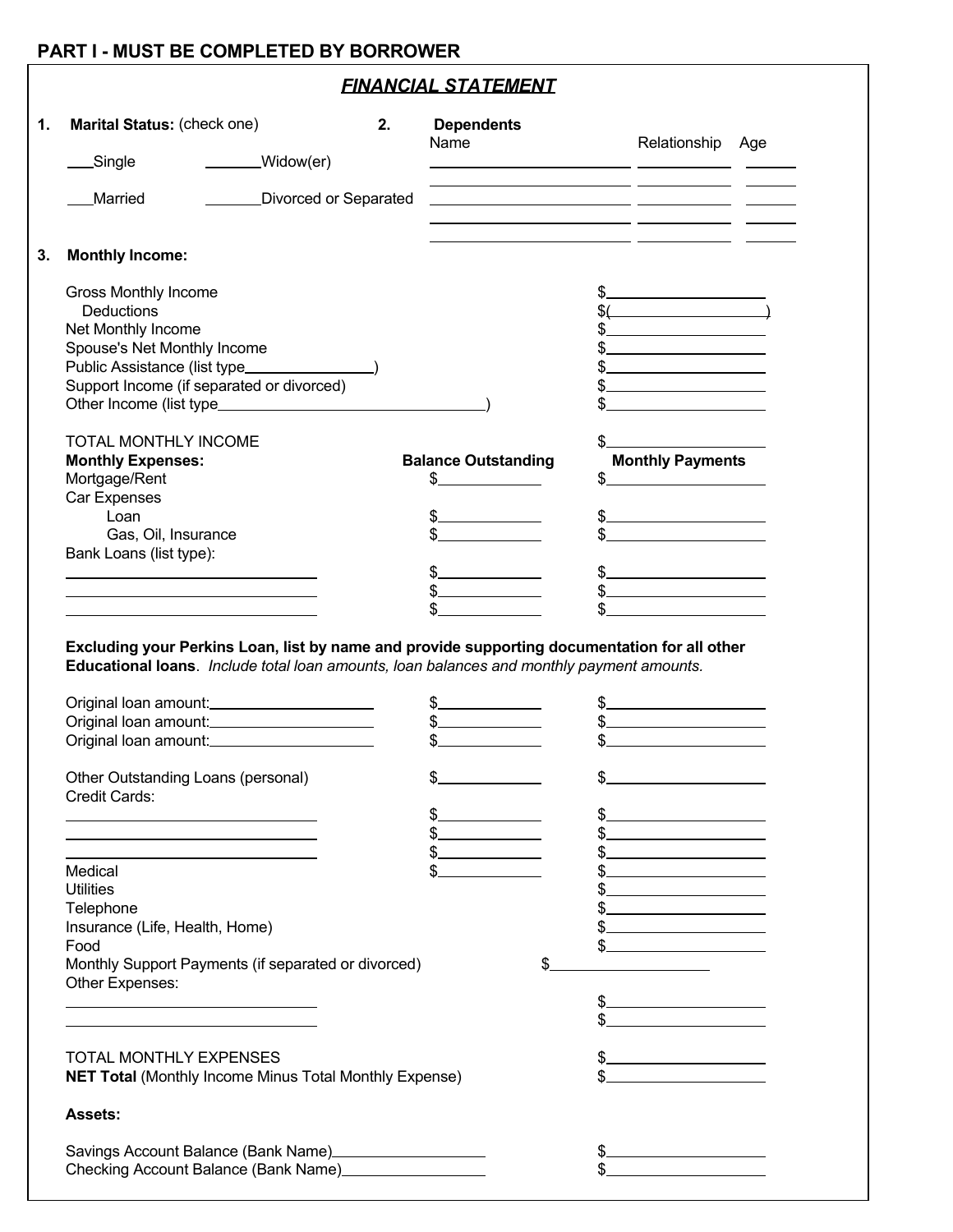# **PART II - MUST BE COMPLETED BY BORROWER**

| 4. | Employment Information: Provide information for current or most recent employer.                                                                                                        |                                                                                                                                                                                                                                                                                                                                                                                                                                                                                             |       |     |  |  |  |  |
|----|-----------------------------------------------------------------------------------------------------------------------------------------------------------------------------------------|---------------------------------------------------------------------------------------------------------------------------------------------------------------------------------------------------------------------------------------------------------------------------------------------------------------------------------------------------------------------------------------------------------------------------------------------------------------------------------------------|-------|-----|--|--|--|--|
|    |                                                                                                                                                                                         |                                                                                                                                                                                                                                                                                                                                                                                                                                                                                             |       |     |  |  |  |  |
|    |                                                                                                                                                                                         |                                                                                                                                                                                                                                                                                                                                                                                                                                                                                             |       |     |  |  |  |  |
|    |                                                                                                                                                                                         |                                                                                                                                                                                                                                                                                                                                                                                                                                                                                             |       |     |  |  |  |  |
|    |                                                                                                                                                                                         | City                                                                                                                                                                                                                                                                                                                                                                                                                                                                                        | State | Zip |  |  |  |  |
|    | Employer Phone:                                                                                                                                                                         | $($ )<br>Area Code                                                                                                                                                                                                                                                                                                                                                                                                                                                                          |       |     |  |  |  |  |
|    |                                                                                                                                                                                         | Number of Hours Worked per Week: ________ Hourly Rate: _________ Date last worked: ____________                                                                                                                                                                                                                                                                                                                                                                                             |       |     |  |  |  |  |
|    | Check all that apply:                                                                                                                                                                   |                                                                                                                                                                                                                                                                                                                                                                                                                                                                                             |       |     |  |  |  |  |
|    | I have never been employed.                                                                                                                                                             | I am employed and experiencing financial difficulty (See financial statement on previous page)<br>I am seeking and unable to secure full-time employment.<br>I have registered with an employment agency. (Provide registration documentation)<br>I am receiving unemployment benefits. (Provide official documentation of this benefit)<br>I am not eligible to receive unemployment benefits. (Provide supporting documentation of ineligibility)                                         |       |     |  |  |  |  |
| 5. | Other situations. Check all that apply: (Supporting documentation may include: check stubs, employer stubs, benefit<br>verification on official letterhead, copy of Federal Tax Return) |                                                                                                                                                                                                                                                                                                                                                                                                                                                                                             |       |     |  |  |  |  |
|    |                                                                                                                                                                                         | I have been granted economic hardship for a Federal Direct Student Loan or a Federal Family Education Loan. (Indicate                                                                                                                                                                                                                                                                                                                                                                       |       |     |  |  |  |  |
|    |                                                                                                                                                                                         | I am receiving payment under federal or state public assistance. (AFDC, SSI, Food Stamps, State-sponsored General<br>Assistance, etc.) Attach supporting documentation.                                                                                                                                                                                                                                                                                                                     |       |     |  |  |  |  |
| 6. |                                                                                                                                                                                         | Describe below the circumstances of your present financial situation.                                                                                                                                                                                                                                                                                                                                                                                                                       |       |     |  |  |  |  |
|    |                                                                                                                                                                                         |                                                                                                                                                                                                                                                                                                                                                                                                                                                                                             |       |     |  |  |  |  |
|    |                                                                                                                                                                                         |                                                                                                                                                                                                                                                                                                                                                                                                                                                                                             |       |     |  |  |  |  |
|    |                                                                                                                                                                                         |                                                                                                                                                                                                                                                                                                                                                                                                                                                                                             |       |     |  |  |  |  |
|    |                                                                                                                                                                                         |                                                                                                                                                                                                                                                                                                                                                                                                                                                                                             |       |     |  |  |  |  |
|    |                                                                                                                                                                                         |                                                                                                                                                                                                                                                                                                                                                                                                                                                                                             |       |     |  |  |  |  |
|    |                                                                                                                                                                                         |                                                                                                                                                                                                                                                                                                                                                                                                                                                                                             |       |     |  |  |  |  |
|    |                                                                                                                                                                                         |                                                                                                                                                                                                                                                                                                                                                                                                                                                                                             |       |     |  |  |  |  |
| 7. |                                                                                                                                                                                         | If you feel you can make payments toward your account(s), complete this section.                                                                                                                                                                                                                                                                                                                                                                                                            |       |     |  |  |  |  |
|    |                                                                                                                                                                                         | Based on my financial situation, I can make monthly payments in the amount of \$<br>approved, I will make payment of this amount each month as a condition of this agreement. If payment is not made, I<br>understand that this agreement may be terminated by the lending institution.<br>If payment is not received between the first and the fifteenth of each month, you will receive past due notices which reflect all<br>past due amounts based on your original repayment schedule. |       |     |  |  |  |  |
| 8. |                                                                                                                                                                                         | I am able to pay the interest due throughout any hardship or forbearance benefit granted, please bill me.<br>I am unable to pay the interest due throughout any hardships or forbearance benefit granted. I will pay the interest<br>due after my hardship deferment or forbearance has ended. I understand interest that has accrued will be billed in a<br>lump sum at the end of the hardship deferment or forbearance and is due and payable upon receipt.                              |       |     |  |  |  |  |